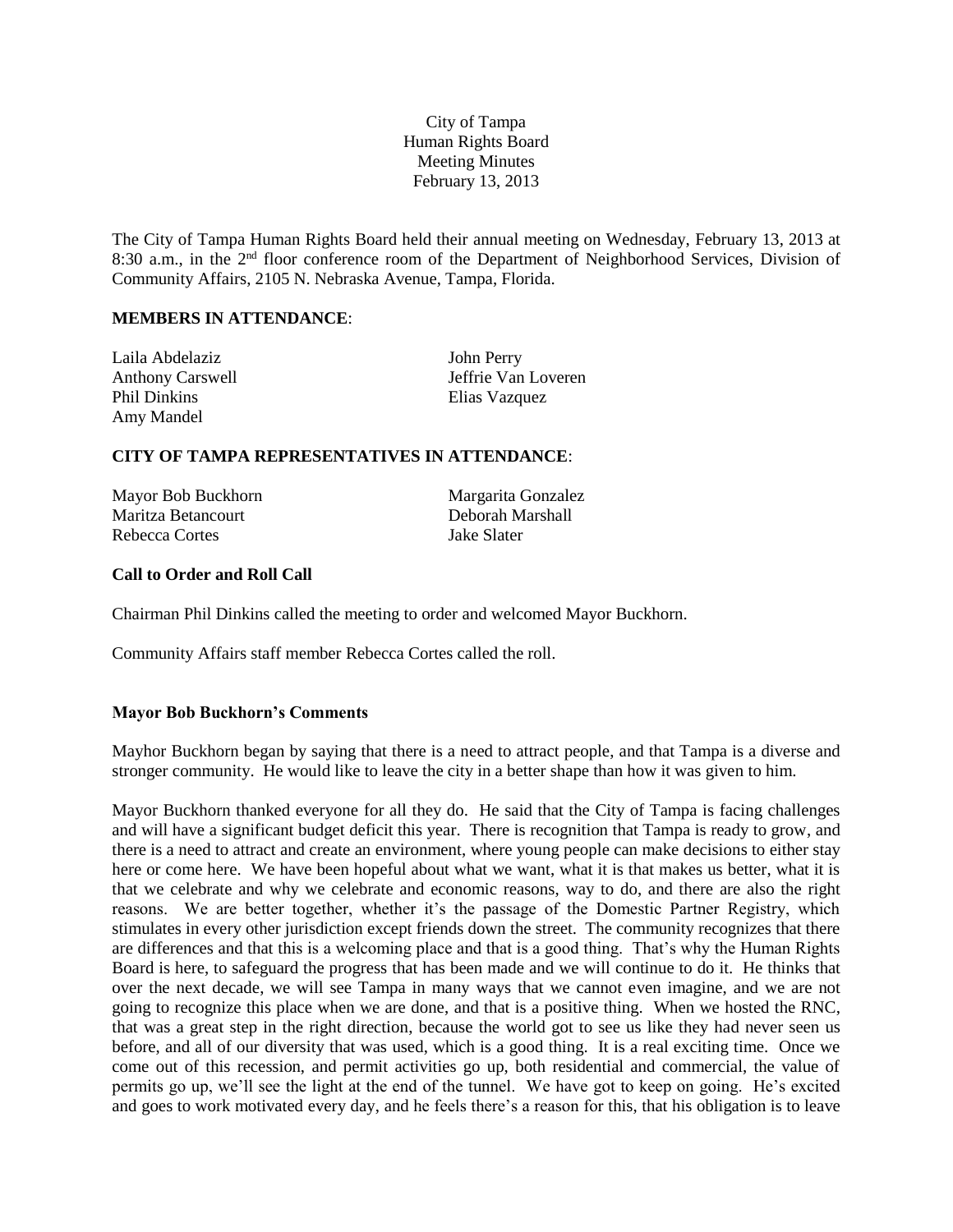Human Rights Board Meeting Minutes February 13, 2013 Page 2 of 5

the city in better shape than it was given to him. At the end of this, we are going to be a different place. He said the board members are like the watchman of the tower, making sure that those who do not subscribe to the same philosophy pay the price. Mayor Buckhorn concluded at this time.

Chairman Dinkins continued the meeting at this point, by informing the Mayor that the proposed amendment changes to the City of Tampa Human Rights Ordinance of increasing the board by five members came up several months ago. He said that members serve on jobs in the 9:00-5:00 world and bring those skills to the board, and no one really knows how the slots were determined. Somebody many years ago determined that. The board attempted to determine where the talent efficiencies are and are looking at the vision that the board serves and human rights for the City of Tampa, ADA compliance and all those issues that they deal with. The board members determined that there are several slots and moving through the process now and once approved by City Council, the board members will ask the Mayor if he would like to nominate anyone for those slots and if none, some suggestions have been received from some board members about some folks that they think would like to be involved with the board. The Mayor asked if that's what the board wanted, and Chairman Dinkins said yes, that they thought about it for a long time.

Chairman Dinkins then announced that a group photo had been planned and the meeting was adjourned for a moment. The Mayor agreed and the photo was taken by Deborah Hanson, Office Support Specialist of Code Enforcement, outdoor at the front steps of the German American Club. Upon returning, the Mayor commented that he watched Ms. Abdelaziz grow up within the past ten years and was glad that she is serving on the board.

# **Regular Reports**

Administrator's Report – Jake Slater said that there are two changes coming – Chairman Dinkins' term expiration on May 30, 2013, as well as the Hearing Officer's term expiration on March 14, 2013. Mr. Slater informed members that the Mayor made recent changes to rename Clean City to Neighborhood Enhancement Division and merge it with Code Enforcement. Mr. Slater will be in charge of about 144 persons and the budget is about \$10 million dollars. He will have updates at the next meeting. Mr. Slater also informed members that Allison Singer was unable to attend this meeting. The process for the proposed changes to the City of Tampa Human Rights Ordinance is not going as quickly as anticipated, due to other things going on. He hopes to have a first reading in March 2013. He does not have the actual draft, since Ms. Singer is working on it. Mr. Slater hopes to have more information on changes to the board at the next meeting.

EEOC/Employment, Public Accommodations and /Fair Housing/HUD Reports - Ms. Betancourt informed members that the Mayor has just signed the work sharing agreements. Washington requested a copy and Ms. Betancourt offered to send it immediately upon receipt from Mr. Slater. Mr. Slater provided the copies and Ms. Betancourt took care of sending copies to Washington.

Ms. Betancourt received an audio version of a 6-minute video. There was a problem with compatibility on Facebook and the City of Tampa Technology & Innovation (T & I) department is working on it. The video is to be aired on social media and television for public awareness. Anthony Carswell asked what the roll-out was and if was through Clear Channel. Ms. Betancourt said the video is on public relations/public affairs and the purpose is to let people know who we (Community Affairs) are, what we are, and what we do. She will forward an audio version once approved by Mr. Slater. It will then be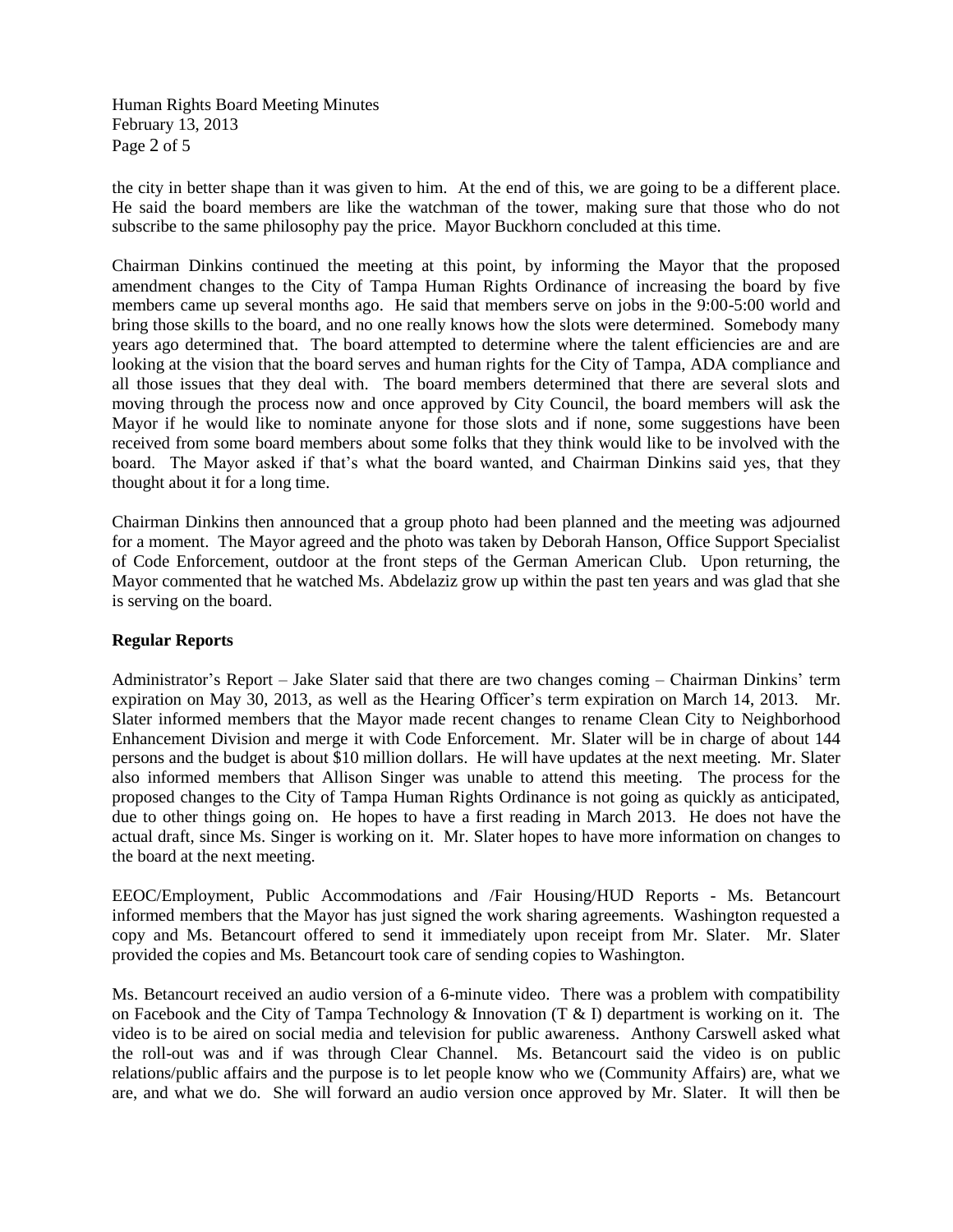Human Rights Board Meeting Minutes February 13, 2013 Page 3 of 5

translated in Spanish, and she is hopeful that the video will be ready for viewing at the next meeting. The consultant (Mercury Productions) reviewed previous videos on what had been done in the past, to get an idea on what Community Affairs was looking for. It has taken longer than expected. The bilingual video will be presented as a public service announcement (PSA) and included in the City of Tampa website.

Mr. Carswell made a suggestion to ask the consultant about the roll-out plan, if it is going to be through Clear Channel's family of radio stations, PSA's, staggered, etc. Ms. Betancourt understands that there will be a combination of all venues of all media.

Mr. Slater said that once the roll-out happens, there will be a concern in the increase of office mobility, since there are two investigators and we do not know what to expect. Ms. Betancourt said that the consultant has worked with the City of Tampa in the past and she has been satisfied with their work. Mr. Slater said they were contracted for \$25,000. The scope includes brochures. Copies were provided for review, which need updating to add two more bases, gender identity and expression. Other updates include department name change and new office address, due to the recent move.

Ms. Betancourt asked if members received a copy of the final CAPERS report. Mr. Slater said he received a draft copy. Ms. Betancourt will send board members a copy for FY2012, which contains department (Community Affairs) activities, and other City of Tampa projects in housing, planning, CDBG, TPD, and Fire Rescue.

Ms. Betancourt and the two human rights investigators attended an annual Regional FHAP Conference, from January 29-31, 2013, in North Carolina. She said this conference was one of the better conferences, since opportunities were given to ask questions during the conference. Conference topics included intake, case processing, TEAPOTS (program used to process housing cases), fair housing investigations, report writing, multi-jurisdictional processing, FHAP performance criteria (what HUD expects of FHAP agencies). Some things in housing have changed and additional things are expected from FHAP agencies. One other topic presented, was Section 504 on disability discrimination. A manual was given at the conference and is available for anyone interested in viewing.

ADA Disability Rights Coordinator - Karen Sinnreich was unable to attend this meeting, since she went on a cruise to celebrate her anniversary. Ms. Betancourt said that Ms. Sinnreich is very resourceful and knowledgeable, has been working hard on a grievance procedure, and has already given a copy to Mr. Slater for review.

Ms. Betancourt said that Ms. Sinnreich continues to update information in the Accessible Tampa Guide, which is available in the City of Tampa website. The guide covers topics such as not having insurance, getting a ramp for a child, accessible places to go to, such as restaurants, hotels, attractions, etc. Mr. Slater encouraged the board members to go in to the City of Tampa website and look at the guide at their convenience.

Mr. Vazquez said the guide can also be found in the Tampa Police Department's web page.

Ms. Betancourt announced that the Paralyzed Veterans 33<sup>rd</sup> annual wheelchair games will be held in July 2013. Details will be sent to the board members.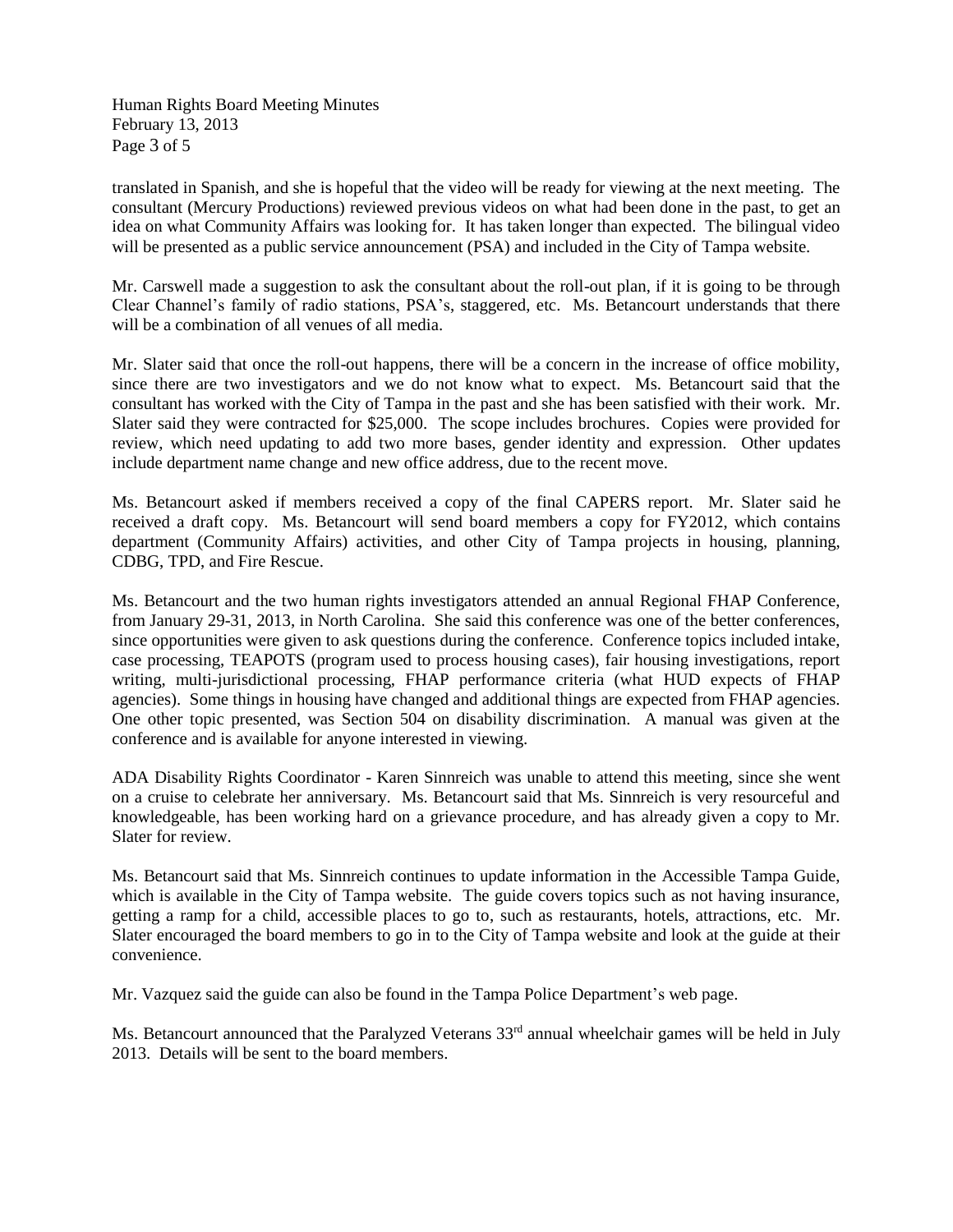Human Rights Board Meeting Minutes February 13, 2013 Page 4 of 5

Ms. Betancourt announced that April 19, 2013 is Fair Housing month and Fair Housing Consortium. Participation by other entities include Bay Area Apartment Association (BAAA), Bay Area Legal Services, City of Clearwater, Gulfcoast Legal Services, Greater Tampa Association of Realtors (GTAR), City of Largo, Pinellas County Office of Human Rights, City of St. Petersburg, and City of Tampa. The consortium will be held at Centre Club, 123 S. West Shore Boulevard, Tampa, Florida. Details will be sent to the board members.

Ms. Betancourt thanked the Community Affairs staff for their hard work. She is working with Ms. Cortes on form letters used to communicate with complainants and respondents. She asked Ms. Cortes about how many form letters are used and Ms. Cortes said there were quite a bit, possibly a little over 100. Updates to the letters include the department name change, new address, and new director. Margarita Gonzalez is also working on website changes for Community Affairs and Ms. Marshall continues to work diligently. Community Affairs is a small group, but a strong team and is grateful for Mr. Slater's leadership and support. Mr. Slater in turn appreciates the staff's understanding and patience.

## **Approval of Minutes – December 12, 2012**

Chairman Dinkins said that the approval of minutes had been skipped and asked for approval of the minutes for December 12, 2012 at this time.

Chairman Dinkins asked members to review the minutes for December 12, 2012 for corrections (the minutes had been mailed to members and copies were also available at this meeting). Motion was made by Anthony Carswell and seconded by Elias Vazquez, to accept the minutes as submitted. The **motion** was accepted unanimously by all members present.

#### **Old Business**

(Closed Board Business) Update on Reasonable Cause Case – no report at this time. Per Mr. Slater, an update to be provided by Ms. Singer at the next meeting.

Proposed Amendment Changes to Human Rights Ordinance (increase in board members and quorum definition) – addressed by Mr. Slater earlier and he will notify board members of approval.

Update – Fair Housing Consultant, Mercury Productions – addressed earlier by Ms. Betancourt. Chairman Dinkins said the board is looking forward to hearing the consultant's updates from Ms. Betancourt.

#### **New Business and Announcements**

Board Member Term expirations- Chairman Dinkins received a recommendation for a board member for one of the new slots from Ms. Van Loveren. He said board members can provide candidates for new slots, after the Mayor has had an opportunity to recommend anyone. After that, recommendations will be taken from board members.

Chairman Dinkins reminded the board members of the categories: architecture, healthcare, hospitality, transportation, and At-Large. The At-Large category would be to fill in any gap.